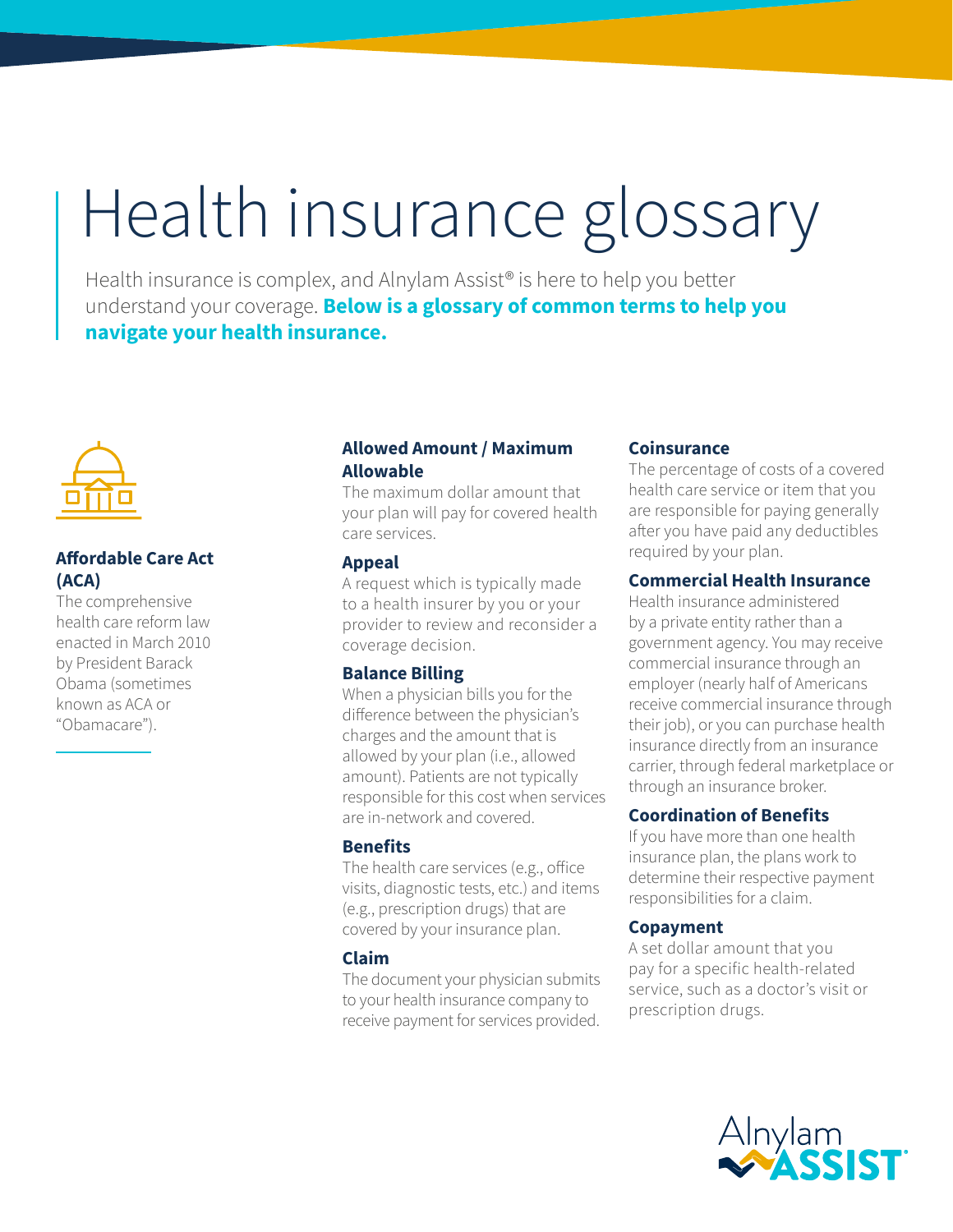

## **Formulary / Drug List**

A list of prescription drugs covered by your health insurance plan. Formularies are typically divided into tiers or levels of coverage with defined cost sharing that increases for higher-tier drugs.



## **Cost Sharing**

The amount you pay out-of-pocket for health care services covered by your health insurance plan, after the plan determines their respective payment responsibilities for a claim. This includes copayments, coinsurance and deductibles, but does not include premiums (with the exception of Medicaid and the Children's Health Insurance Program), balance billing amounts for out-of-network care, or the cost of non-covered services.

#### **Deductible**

A set amount that you must pay each benefit year before your health insurance plan will start to pay for most covered health services. After your deductible is met, you are typically only responsible for a copayment or coinsurance for covered services.

## **Dual-Eligible Beneficiaries**

Beneficiaries who are enrolled (or eligible to enroll) in both Medicaid and Medicare. Dual-eligible beneficiaries typically have limited cost sharing and may qualify for assistance with Medicare premiums.

#### **Employer-Sponsored Health Insurance / Group Health Plan**

An insurance policy selected by the employer and offered to eligible employees and their dependents.

## **Explanation of Benefits (EOB)**

A notice that summarizes the services, charges, and payment for services you have received. An EOB is not a bill, although it may look like one.

# **Flexible Spending Account (FSA)**

An account, typically arranged through your employer, that lets you pay for many medical expenses with tax-free dollars.

## **Health Insurance Portability and Accountability Act of 1996 (HIPAA)**

A federal law that protects sensitive patient health information from being disclosed without the patient's consent.

## **Health Maintenance Organization (HMO)**

A health insurance plan that provides care for members through a defined network of providers and hospitals. Under an HMO, members are typically required to select a primary care provider (PCP) and obtain referrals for specialists, and out-ofnetwork care is typically not covered (except in an emergency).

## **Health Reimbursement Arrangement (HRA)**

Employer-funded group health plans from which employees are reimbursed tax-free for qualified medical expenses up to a fixed dollar amount per year.

## **Health Savings Account (HSA)**

A type of savings account for high deductible health plan (HDHP) beneficiaries that lets you set aside money on a pre-tax basis to pay for qualified medical expenses (e.g., deductibles, copayments, coinsurance, and some other expenses). HSA funds generally may not be used to pay premiums.

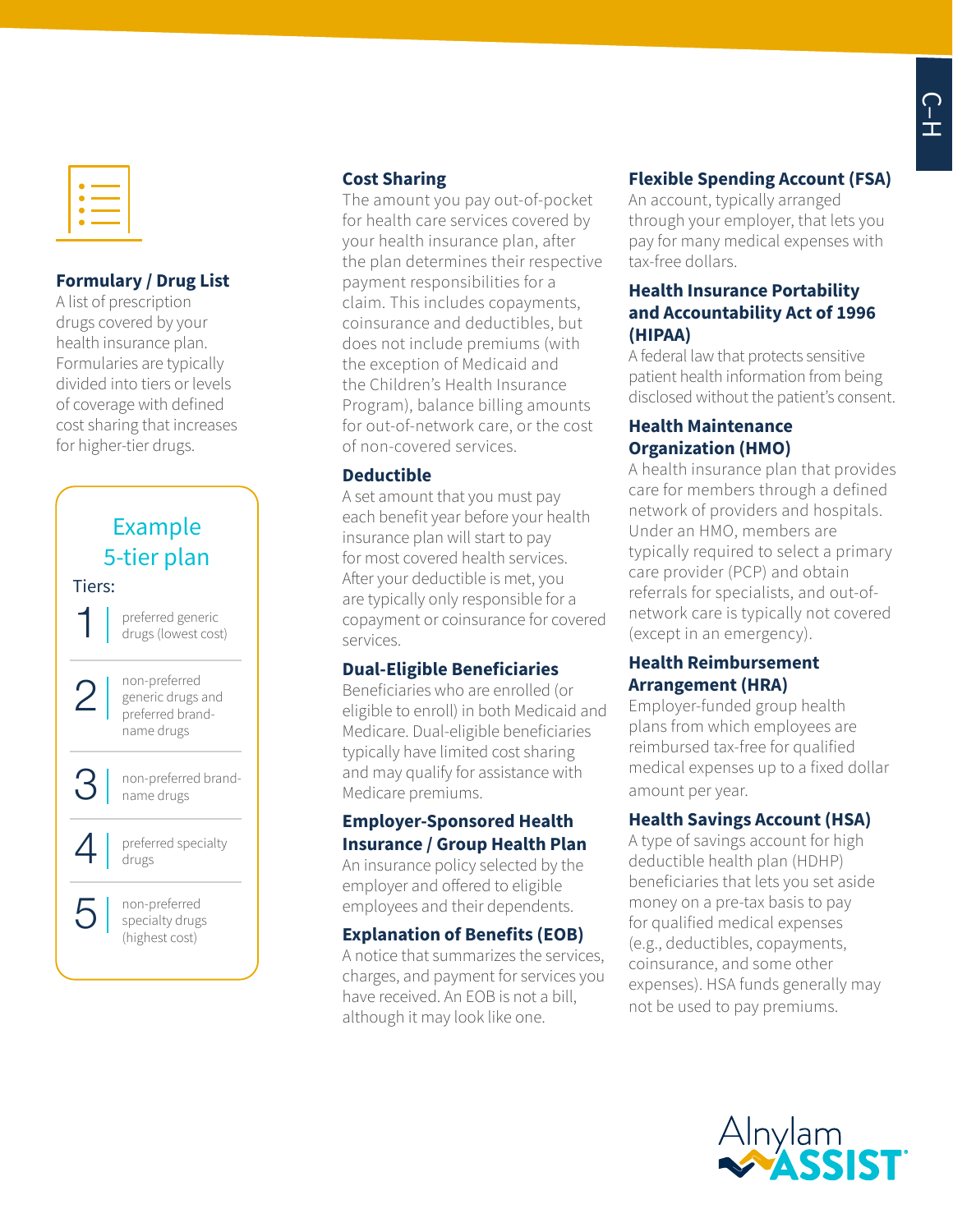## **Medicare**

A government program that provides health insurance for individuals 65 years or older and certain people with disabilities under the age of 65.

## **High Deductible Health Plan (HDHP)**

Health insurance plans with relatively low monthly premiums and high deductibles. With a HDHP, preventative care may be covered in full prior to meeting your plan's deductible. For 2021, the IRS defines a high deductible health plan as any plan with a deductible of at least \$1,400 for an individual or \$2,800 for a family.

#### **In-Network / Preferred Provider**

A provider who accepts your insurance and has contracted with the health plan to provide services at a discounted rate. Some plans may have a tiered network where you pay extra to see select providers.

# **Medicaid**

A joint state and federal government insurance program that provides free or low-cost health insurance to some low-income people, families and children, pregnant women, the elderly, and people with disabilities.

## **Medically Necessary**

Health care services or supplies needed to prevent, diagnose or treat an illness, injury, condition, disease or its symptoms and that meet accepted standards of medicine. Medical services generally must be considered medically necessary in order to be covered by insurance. Your health plan may request additional information from your physician to confirm whether a treatment is medically necessary.

# **Medicare currently offers four different insurance programs: Parts A, B, C, and D**

| <b>PART A</b>                                                                                                                                | <b>PART B</b>                                                                                                                                                                                                                                                                                                                                                         | <b>PART C</b>                                                                                                                                                                                                                                                                                    | <b>PART D</b>                                                                                                                                                                                                |
|----------------------------------------------------------------------------------------------------------------------------------------------|-----------------------------------------------------------------------------------------------------------------------------------------------------------------------------------------------------------------------------------------------------------------------------------------------------------------------------------------------------------------------|--------------------------------------------------------------------------------------------------------------------------------------------------------------------------------------------------------------------------------------------------------------------------------------------------|--------------------------------------------------------------------------------------------------------------------------------------------------------------------------------------------------------------|
| Includes:<br>Hospital inpatient<br>services<br>Hospice care<br>Certain home health<br>services<br>Qualified skilled<br>nursing facility care | Includes:<br>Procedures in the<br>$\bullet$<br>physician office and<br>hospital outpatient<br>settings<br>Physician services in<br>$\bullet$<br>all settings of care<br>Office- and hospital<br>$\bullet$<br>outpatient-<br>administered drugs<br>Laboratory tests<br>$\bullet$<br>Ambulance services<br>$\bullet$<br>Durable medical<br>$\bullet$<br>equipment (DME) | Privately managed<br>$\bullet$<br>alternative to<br>Medicare Fee-for-<br>Service (or Original<br>Medicare)<br>Private healthcare<br>plans (primarily<br>managed care plans)<br>offer combined Part A<br>and Part B Medicare<br>benefits<br>Part C is also<br>known as Medicare<br>Advantage (MA) | Prescription drugs<br>$\bullet$<br>Part D benefits can be<br>$\bullet$<br>offered as standalone<br>Prescription Drug<br>Plans (PDPs) or<br>Medicare Advantage-<br>Part D prescription<br>drug plans (MA-PDs) |

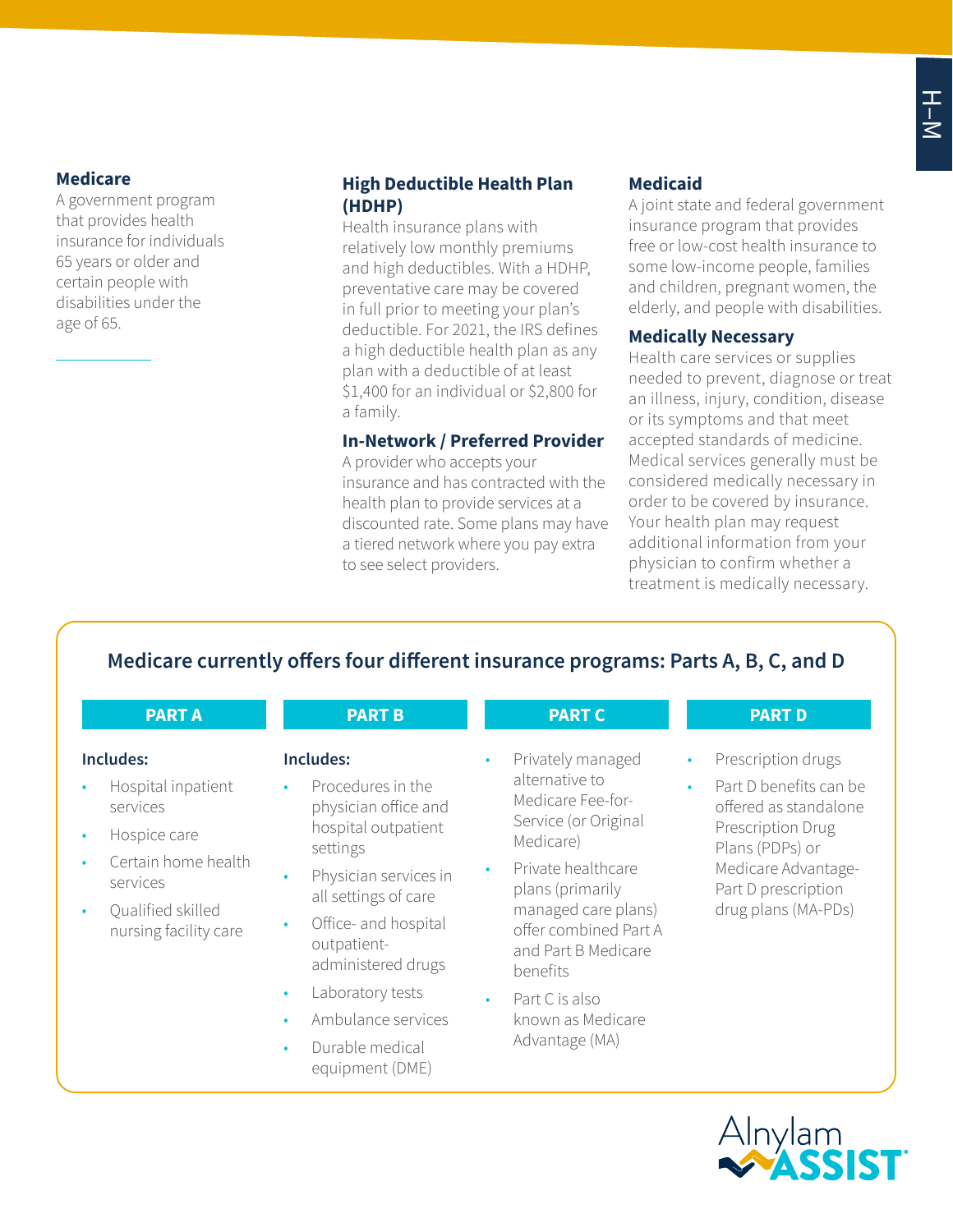

## **Pre-Authorization/ Prior Authorization / Pre-Determination / Pre-Certification**

A request submitted (typically by a physician) to your health insurance plan prior to treatment to determine if specific health care services or items are considered medically necessary by your plan. Some plans may require one of these for certain services before you receive them; however, these requests are not promises that your health insurance or plan will cover the cost.

## **Medigap**

A supplemental insurance policy sold by private insurance companies to help fill gaps in Original Medicare by covering some outstanding medical costs beyond what is paid for by Medicare (e.g., copayments, coinsurance, and deductibles).

## **Open Enrollment Period**

The time of year when you are able to sign up for a health insurance plan for the following year. If you are not satisfied with your current health plan, the open enrollment period may be the only opportunity to switch to a different plan.

## **Out-of-Network / Non-Preferred Provider**

A provider who has not contracted with your health insurance plan. Outof-pocket costs are typically higher for out-of-network care; in some cases, you may be responsible for the full cost when you see an out-ofnetwork provider.

#### **Out-of-Pocket Limit / Maximum Amount**

The amount you will have to pay for covered services in a plan year. After this amount is met, the health insurance will pay 100% of the costs for covered services. The out-of-pocket limit often excludes:

- Your monthly premiums
- Anything you spend for services that your plan does not cover
- Office visit copay
- Out-of-network services
- Costs above the allowed amount for a service that a provider may charge (i.e., balance billing)

## **Pre-Existing Condition**

A disability or illness that you have been treated for before enrolling in a new health plan.

## **Preferred Provider Organization (PPO)**

A health insurance plan with a defined network of providers and hospitals where patients can access services at a lower cost when compared to out-ofnetwork care. Under a PPO, members may be able to go to specialists without a referral from a PCP and obtain out-of-network care for an additional cost.

### **Premium**

The amount that you pay to your health insurance plan for coverage (generally on a monthly basis).

## **Primary Care Provider (PCP)**

A physician, nurse practitioner, nurse specialist, or physician assistant that provides and coordinates your care. Some health plans (e.g., HMOs) may require that you go through your PCP to get a referral to specialists.

## **Referral**

A written order (i.e., prescription) from your PCP to see a specialist or to get certain medical services. Health Maintenance Organizations (HMOs) often require a referral before you can get medical care from anyone other than your PCP (without a referral, your plan may not pay for the services).

## **Specialty Drug**

Typically a high-cost drug to treat serious, chronic, rare, or life threatening diseases. These drugs may have special storage or shipment requirements and require additional education and support from a health care professional.

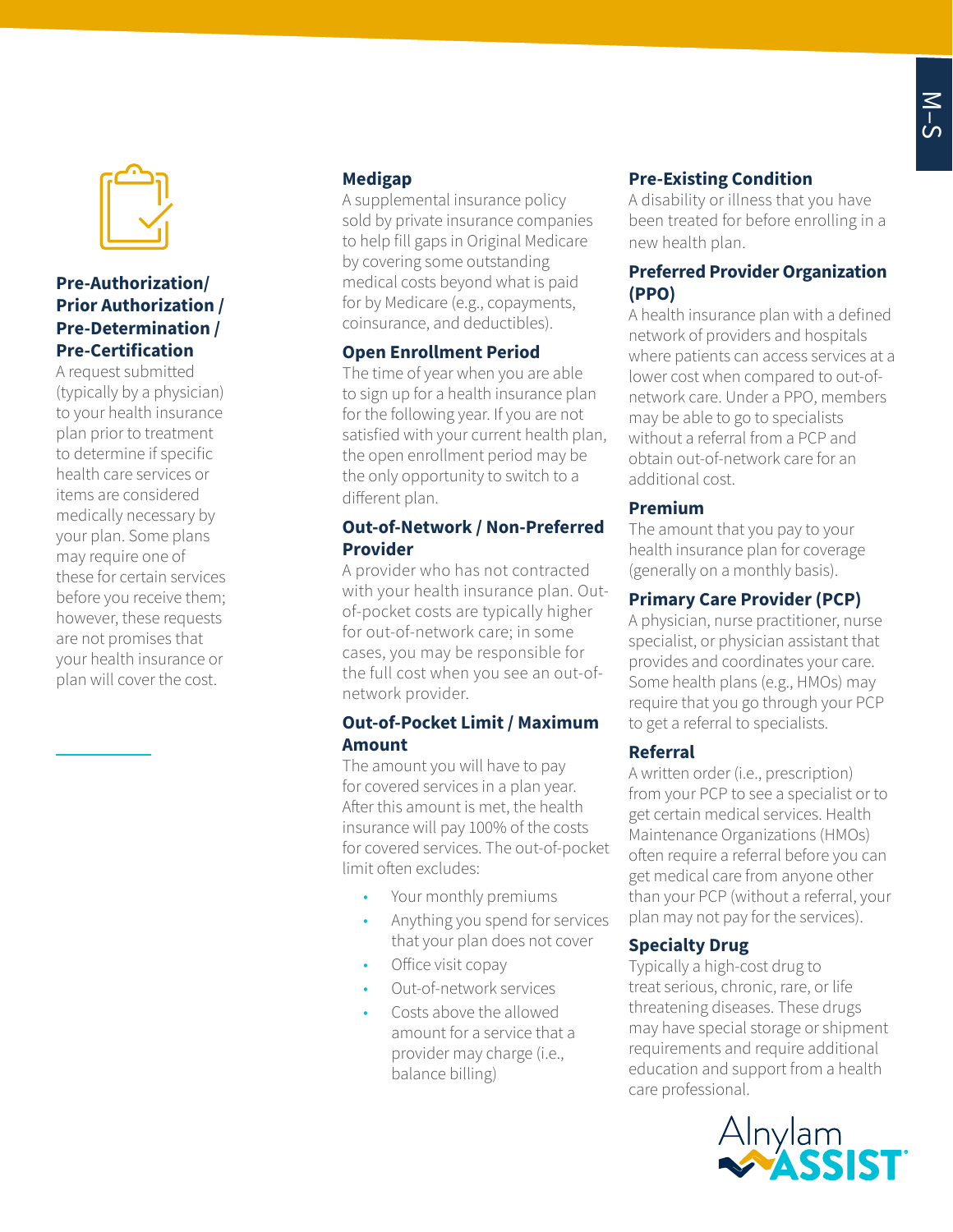#### **Subsidized Coverage**

Health coverage available at reduced or no cost for people that meet certain income eligibility requirements.

#### **Special Enrollment Period (SEP)**

A time outside of the annual open enrollment period when you can enroll in a health insurance plan if you've had a certain life event, such as marriage, birth of a child, or loss of health insurance coverage (for example, due to losing a job).

#### **Specialist**

A provider that focuses on specific areas of medicine rather than a general practitioner.

#### **Specialty Pharmacy**

Pharmacies that are able to distribute specialty drugs. They are typically equipped to handle specialty products that may have unique storage or handling requirements and may provide patient support beyond a traditional pharmacy including coordination of care and disease management program. Some payers may require you to obtain specialty drugs through a "preferred" or innetwork specialty pharmacy or pay an additional cost to use an out-ofnetwork specialty pharmacy.

### **Supplemental / Secondary Insurance**

An additional health insurance plan that helps pay for services and/or outof-pocket costs that are not covered by your main health insurance plan.

#### **These definitions have been adapted from the following sources:**

Healthcare.gov. Glossary. Available at: [https://www.healthcare.gov/glossary/](https://www.healthcare.gov/glossary)

Medicare.gov. What's Medicare Supplement Insurance (Medigap)? Available at HSAs, FSAs, and other types of job-based coverage <https://www.healthcare.gov/job-based-help/#/coverage>

Medicare.gov. Glossary. Available at: [https://www.medicare.gov/supplements-other](https://www.medicare.gov/supplements-other-insurance/whats-medicare-supplement-insurance-medigap)[insurance/whats-medicare-supplement-insurance-medigap](https://www.medicare.gov/supplements-other-insurance/whats-medicare-supplement-insurance-medigap)

CMS. What's Medicare Supplement Insurance (Medigap)?. Available at: [https://www.medicare.](https://www.medicare.gov/supplements-other-insurance/whats-medicare-supplement-insurance-medigap) [gov/supplements-other-insurance/whats-medicare-supplement-insurance-medigap](https://www.medicare.gov/supplements-other-insurance/whats-medicare-supplement-insurance-medigap)

CMS Medicare Learning Network. Dually Eligible Beneficiaries Under Medicare and Medicaid. Available at: [https://www.cms.gov/Outreach-and-Education/Medicare-Learning-Network-MLN/](https://www.cms.gov/Outreach-and-Education/Medicare-Learning-Network-MLN/MLNProducts/Downloads/Medicare_Beneficiaries_Dual_Eligibles_At_a_Glance.pdf) [MLNProducts/Downloads/Medicare\\_Beneficiaries\\_Dual\\_Eligibles\\_At\\_a\\_Glance.pdf](https://www.cms.gov/Outreach-and-Education/Medicare-Learning-Network-MLN/MLNProducts/Downloads/Medicare_Beneficiaries_Dual_Eligibles_At_a_Glance.pdf)

AMCP. Managed Care Glossary. Available at: [https://www.amcp.org/about/managed-care](https://www.amcp.org/about/managed-care-pharmacy-101/managed-care-glossary)[pharmacy-101/managed-care-glossary](https://www.amcp.org/about/managed-care-pharmacy-101/managed-care-glossary)